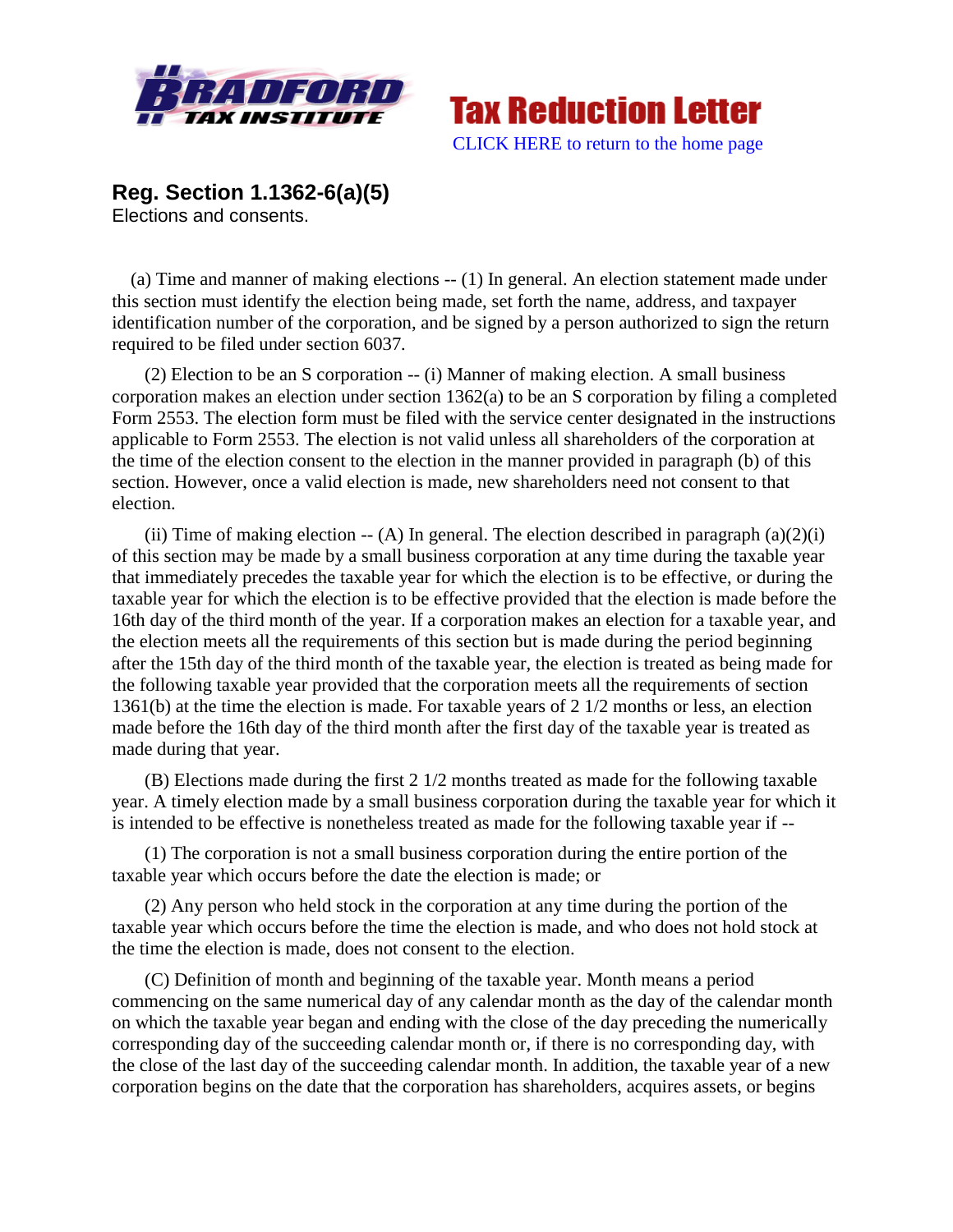doing business, whichever is the first to occur. The existence of incorporators does not necessarily begin the taxable year of a new corporation.

(iii) Examples. The provisions of this section are illustrated by the following examples:

Example 1. Effective election; no prior taxable year. A calendar year small business corporation begins its first taxable year on January 7, 1993. To be an S corporation beginning with its first taxable year, the corporation must make the election set forth in this section during the period that begins January 7, 1993, and ends before March 22, 1993. Because the corporation had no taxable year immediately preceding the taxable year for which the election is to be effective, an election made earlier than January 7, 1993, will not be valid.

Example 2. Effective election; taxable year less than 2 1/2 months. A calendar year small business corporation begins its first taxable year on November 8, 1993. To be an S corporation beginning with its first taxable year, the corporation must make the election set forth in this section during the period that begins November 8, 1993, and ends before January 23, 1994.

Example 3. Election effective for the following taxable year; ineligible shareholder. On January 1, 1993, two individuals and a partnership own all of the stock of a calendar year subchapter C corporation. On January 31, 1993, the partnership dissolved and distributed its shares in the corporation to its five partners, all individuals. On February 28, 1993, the seven shareholders of the corporation consented to the corporation's election of subchapter S status. The corporation files a properly completed Form 2533 on March 2, 1993. The corporation is not eligible to be a subchapter S corporation for the 1993 taxable year because during the period of the taxable year prior to the election it had an ineligible shareholder. However, under paragraph  $(a)(2)(ii)(B)$  of this section, the election is treated as made for the corporation's 1994 taxable year.

(3) Revocation of S election -- (i) Manner of revoking election. To revoke an election, the corporation files a statement that the corporation revokes the election made under section 1362(a). The statement must be filed with the service center where the election was properly filed. The revocation statement must include the number of shares of stock (including non-voting stock) issued and outstanding at the time the revocation is made. A revocation may be made only with the consent of shareholders who, at the time the revocation is made, hold more than onehalf of the number of issued and outstanding shares of stock (including non-voting stock) of the corporation. Each shareholder who consents to the revocation must consent in the manner required under paragraph (b) of this section. In addition, each consent should indicate the number of issued and outstanding shares of stock (including non-voting stock) held by each shareholder at the time of the revocation.

(ii) Time of revoking election. For rules concerning when a revocation is effective, see § 1.1362-2(a)(2).

(iii) Examples. The principles of this paragraph  $(a)(3)$  are illustrated by the following examples:

Example 1. Revocation; consent of shareholders owning more than one-half of issued and outstanding shares. A calendar year S corporation has issued an outstanding 40,000 shares of class A voting common stock and 20,000 shares of class B non-voting common stock. The corporation wishes to revoke its election of subchapter S status. Shareholders owning 11,000 shares of class A stock sign revocation consents. Shareholders owning 20,000 shares of class B stock sign revocation consents. The corporation has obtained the required shareholder consent to revoke its subchapter S election because shareholders owning more than one-half of the total number of issued and outstanding shares of stock of the corporation consented to the revocation.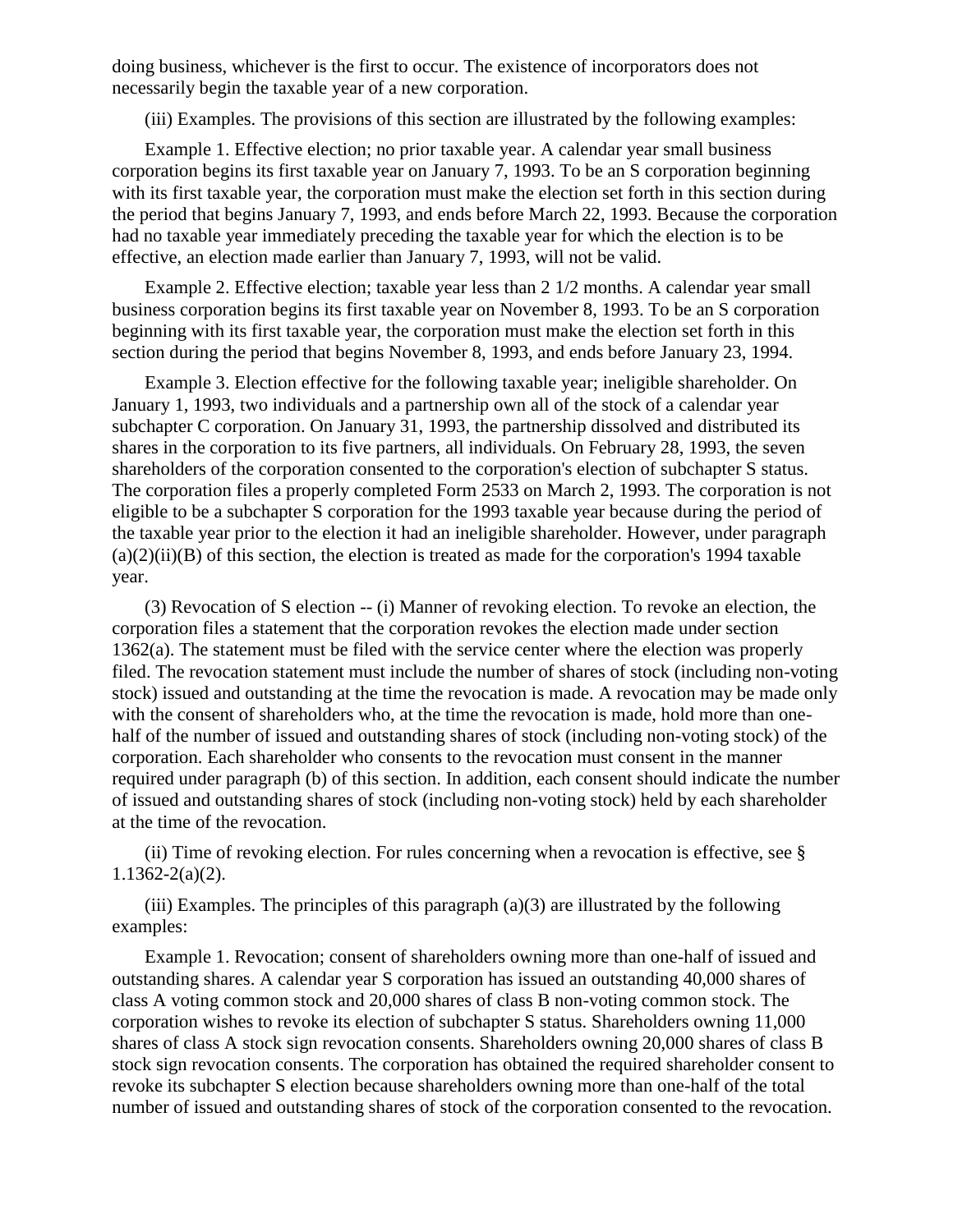Example 2. Effective prospective revocation. In June 1993, a calendar year S corporation determines that it will revoke its subchapter S election effective August 1, 1993. To do so it must file its revocation statement with consents attached on or before August 1, 1993, and the statement must indicate that the revocation is intended to be effective August 1, 1993.

(4) Rescission of revocation -- (i) Manner of rescinding a revocation. To rescind a revocation, the corporation files a statement that the corporation rescinds the revocation made under section 1362(d)(1). The statement must be filed with the service center where the revocation was properly filed. A rescission may be made only with the consent (in the manner required under paragraph (b)(1) of this section) of each person who consented to the revocation and of each person who became a shareholder of the corporation within the period beginning on the first day after the date the revocation was made and ending on the date on which the rescission is made.

(ii) Time of rescinding a revocation. If the rescission statement is filed before the revocation becomes effective and is filed with proper service center, the rescission is effective on the date it is so filed.

(5) Election not to apply pro rata allocation. To elect not to apply the pro rata allocation rules to an S termination year, a corporation files a statement that it elects under section 1362(e)(3) not to apply the rules provided in section 1362(e)(2). In addition to meeting the requirements of paragraph (a)(1) of this section, the statement must set forth the cause of the termination and the date thereof. The statement must be filed with the corporation's return for the C short year. This election may be made only with the consent of all persons who are shareholders of the corporation at any time during the S short year and all persons who are shareholders of the corporation on the first day of the C short year (in the manner required under paragraph  $(b)(1)$  of this section).

(b) Shareholders' consents -- (1) Manner of consents in general. A shareholder's consent required under paragraph (a) of this section must be in the form of a written statement that sets forth the name, address, and taxpayer identification number of the shareholder, the number of shares of stock owned by the shareholder, the date (or dates) on which the stock was acquired, the date on which the shareholder's taxable year ends, the name of the S corporation, the corporation's taxpayer identification number, and the election to which the shareholder consents. The statement must be signed by the shareholder under penalties of perjury. Except as provided in paragraph (b)(3)(iii) of this section, the election of the corporation is not valid if any required consent is not filed in accordance with the rules contained in this paragraph (b). The consent statement should be attached to the corporation's election statement.

(2) Persons required to consent. The following rules apply in determining persons required to consent:

(i) Community interest in stock. When stock of the corporation is owned by husband and wife as community property (or the income from the stock is community property), or is owned by tenants in common, joint tenants, or tenants by the entirety, each person having a community interest in the stock or income therefrom and each tenant in common, joint tenant and tenant by the entirety must consent to the election.

(ii) Minor. The consent of a minor must be made by the minor or by the legal representative of the minor (or by a natural or an adoptive parent of the minor if no legal representative has been appointed).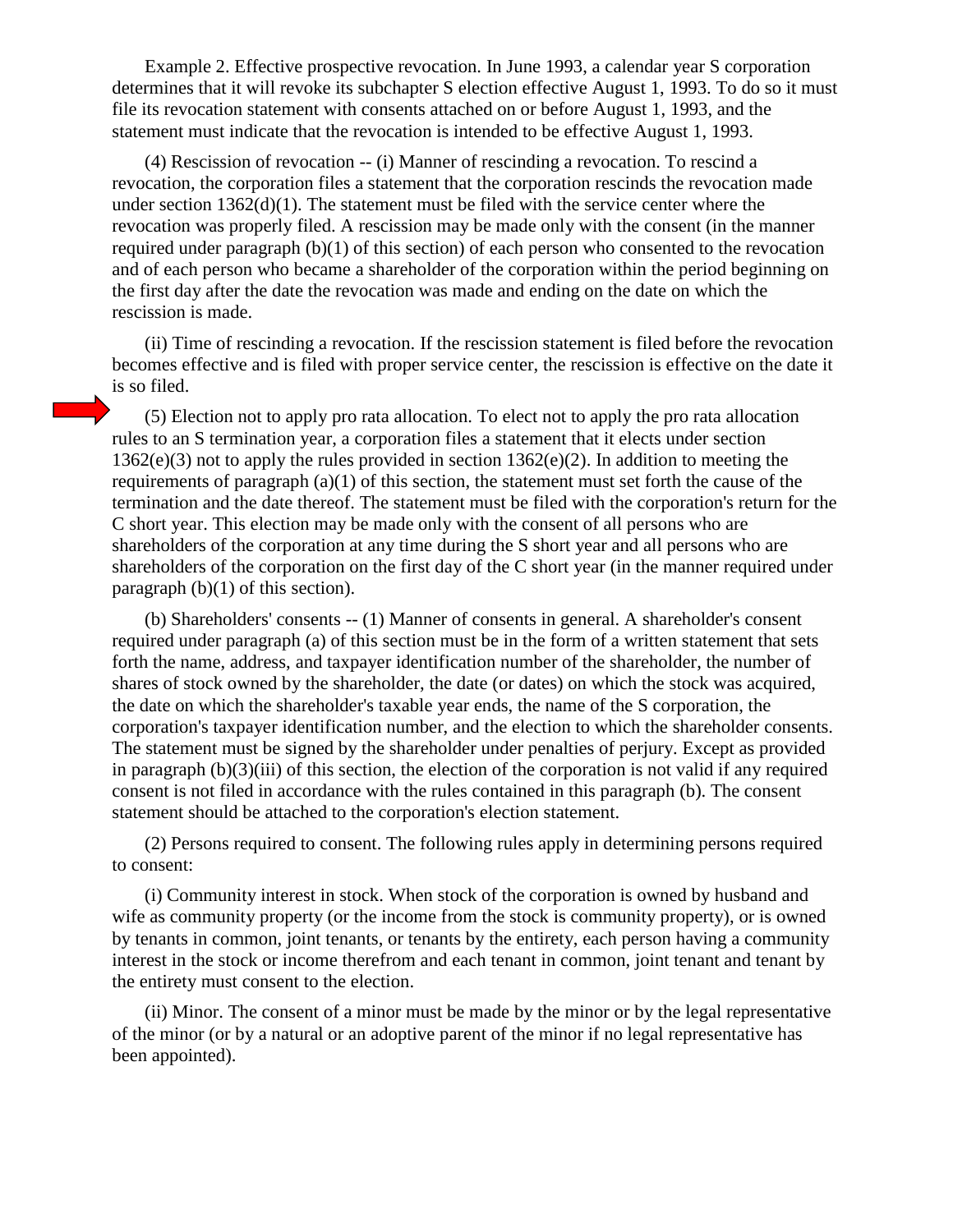(iii) Estate. The consent of an estate must be made by an executor or administrator thereof, or by any other fiduciary appointed by testamentary instrument or appointed by the court having jurisdiction over the administration of the estate.

(iv) Trusts. In the case of a trust described in section  $1361(c)(2)(A)$  (including a trust treated under section  $1361(d)(1)(A)$  as a trust described in section  $1361(c)(2)(A)(i)$  and excepting an electing small business trust described in section  $1361(c)(2)(A)(v)$  (ESBT)), only the person treated as the shareholder for purposes of section 1361(b)(1) must consent to the election. When stock of the corporation is held by a trust, both husband and wife must consent to any election if the husband and wife have a community interest in the trust property. See paragraph (b)(2)(i) of this section for rules concerning community interests in S corporation stock. In the case of an ESBT, the trustee and the owner of any portion of the trust that consists of the stock in one or more S corporations under subpart E, part I, subchapter J, chapter 1 of the Internal Revenue Code must consent to the S corporation election. If there is more than one trustee, the trustee or trustees with authority to legally bind the trust must consent to the S corporation election.

(3) Special rules for consent of shareholder to election to be an S corporation -- (i) In general. The consent of a shareholder to an election by a small business corporation under section 1362(a) may be made on Form 2553 or on a separate statement in the manner described in paragraph  $(b)(1)$  of this section. In addition, the separate statement must set forth the name, address, and taxpayer identification number of the corporation. A shareholder's consent is binding and may not be withdrawn after a valid election is made by the corporation. Each person who is a shareholder (including any person who is treated as a shareholder under section  $1361(c)(2)(B)$ ) at the time the election is made) must consent to the election. If the election is made before the 16th day of the third month of the taxable year and is intended to be effective for that year, each person who was a shareholder (including any person who was treated as a shareholder under section  $1361(c)(2)(B)$  at any time during the portion of that year which occurs before the time the election is made, and who is not a shareholder at the time the election is made, must also consent to the election. If the election is to be effective for the following taxable year, no consent need be filed by any shareholder who is not a shareholder on the date of the election. Any person who is considered to be a shareholder under applicable State law solely by virtue of his or her status as an incorporator is not treated as a shareholder for purposes of this paragraph  $(b)(3)(i)$ .

(ii) Examples. The principles of this section are illustrated by the following examples:

Example 1. Effective election; shareholder consents. On January 1, 1993, the first day of its taxable year, a subchapter C corporation had 15 shareholders. On January 30, 1993, two of the C corporation's shareholders, A and B, both individuals, sold their shares in the corporation to P, Q, and R, all individuals. On March 1, 1993, the corporation filed its election to be an S corporation for the 1993 taxable year. The election will be effective (assuming the other requirements of section 1361(b) are met) provided that all of the shareholders as of March 1, 1993, as well as former shareholders A and B, consent to the election.

Example 2. Consent of new shareholder unnecessary. On January 1, 1993, three individuals own all of the stock of a calendar year subchapter C corporation. On April 15, 1993, the corporation, in accordance with paragraph (a)(2) of this section, files a properly completed Form 2553. The corporation anticipates that the election will be effective beginning January 1, 1994, the first day of the succeeding taxable year. On October 1, 1993, the three shareholders collectively sell 75% of their shares in the corporation to another individual. On January 1, 1994, the corporation's shareholders are the three original individuals and the new shareholder. Because the election was valid and binding when made, it is not necessary for the new